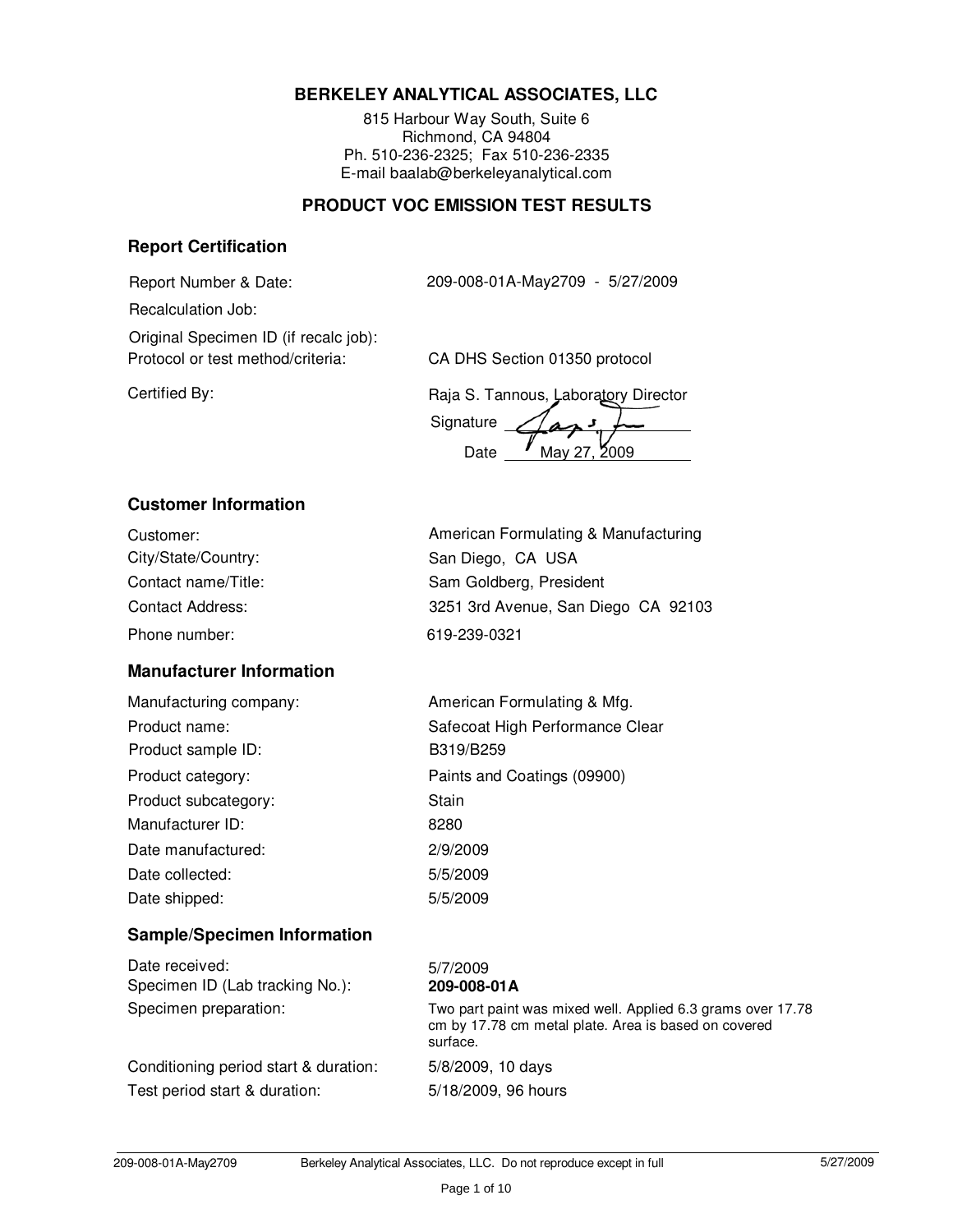Protocol -- Emission tests are performed following California Dept. of Health Services "Standard Practice for the Testing of Volatile Organic Emissions from Various Sources Using Small-Scale Environmental Chambers," CA/DHS/EHLRB/R-174, 07/15/04 (http://www.cal-iaq.org/VOC/Section01350\_7\_15\_2004\_

FINAL PLUS ADDENDUM-2004-01.pdf). This practice is based on ASTM D 5116, "Standard Guide for Small-Scale Environmental Chamber Determinations of Organic Emissions from Indoor Materials/Products" and incorporates the chamber testing portion of California Specification 01350

(http://www.ciwmb.ca.gov/GreenBuilding/Specs/Section01350/). Project-specific results are calculated as described in Specification 01350.

| Parameter            | Symbol         | Units                 | Value  |  |
|----------------------|----------------|-----------------------|--------|--|
| Product exposed area | $A_{\rm C}$    | m <sup>2</sup>        | 0.0316 |  |
| Chamber volume       | $V_{\rm C}$    | m <sup>3</sup>        | 0.067  |  |
| Loading ratio        | $L_{\rm c}$    | $m2 m-3$              | 0.47   |  |
| Inlet air flow rate  | Q              | $m^3$ h <sup>-1</sup> | 0.067  |  |
| Ventilation rate     | a <sub>c</sub> | $h^{-1}$              | 1.00   |  |
| Temperature          |                | °C                    | 23.4   |  |
| Relative humidity    |                | $\%$                  | 49.0   |  |
|                      |                |                       |        |  |

#### **Table 1. Chamber Conditions for Test Period \***

\* Specified ranges: 22°C to 24°C, RH 45% to 55%, and Q 0.064 to 0.070 (small chamber) or 5.81 to 6.42 (mid-size chamber)

| Bldg. Component/ Material Wall - Wall Covering (any) |                 |                     |                              |
|------------------------------------------------------|-----------------|---------------------|------------------------------|
| Parameter                                            | Symbol          | Units               | Building Type*               |
|                                                      |                 |                     | <b>Standard Classroom</b>    |
| Product exposed area                                 | Aв              | $\overline{c}$<br>m | 94.7                         |
| <b>Building volume</b>                               | VB              | $\mathsf{m}^3$      | 231.1                        |
| Ceiling height                                       |                 | m                   | 2.59                         |
| Loading ratio                                        | Lв              | $m2 m-3$            | 0.410                        |
| Ventilation rate                                     | $a_B$           | $h^{-1}$            | 0.90                         |
| Ventilation vol. fraction                            | Vf <sub>B</sub> |                     | 0.90                         |
| Vent. flow rate per area                             |                 | $(m^3 h^{-1})/m^2$  | 1.98                         |
|                                                      |                 |                     | <b>Standard Office Space</b> |
| Product exposed area                                 | Aв              | $\overline{c}$<br>m | 34.8                         |
| <b>Building volume</b>                               | Vв              | 3<br>m              | 30.6                         |
| Ceiling height                                       |                 | m                   | 2.74                         |
| Loading ratio                                        | Lв              | $m2 m-3$            | 1.139                        |
| Ventilation rate                                     | $a_B$           | $h^{-1}$            | 0.75                         |
| Ventilation vol. fraction                            | $Vf_B$          |                     | 0.90                         |
| Vent. flow rate per area                             |                 | $(m^3 h^{-1})/m^2$  | 0.59                         |

#### **Table 2. Parameters used to calculate building VOC concentrations**

\* Standard building types are: (1) School classroom defined in Table 7.4, CA/DHS/EHLB/R-174, 07/15/04; (2) Office space (individual) defined in Table 7.5, CA/DHS/EHLB/R-174, 07/15/04; and (3) Large office building with volume ceiling height from East End Project, Products Passed Section 01350, Calif. Integrated Waste Management Board. For floor products ceiling panels, 100% coverage is assumed. For wall paint and wallcoverings, exposed area is wall paint area for the building (http://www.ciwmb.ca.gov/GreenBuilding/Specs/EastEnd/).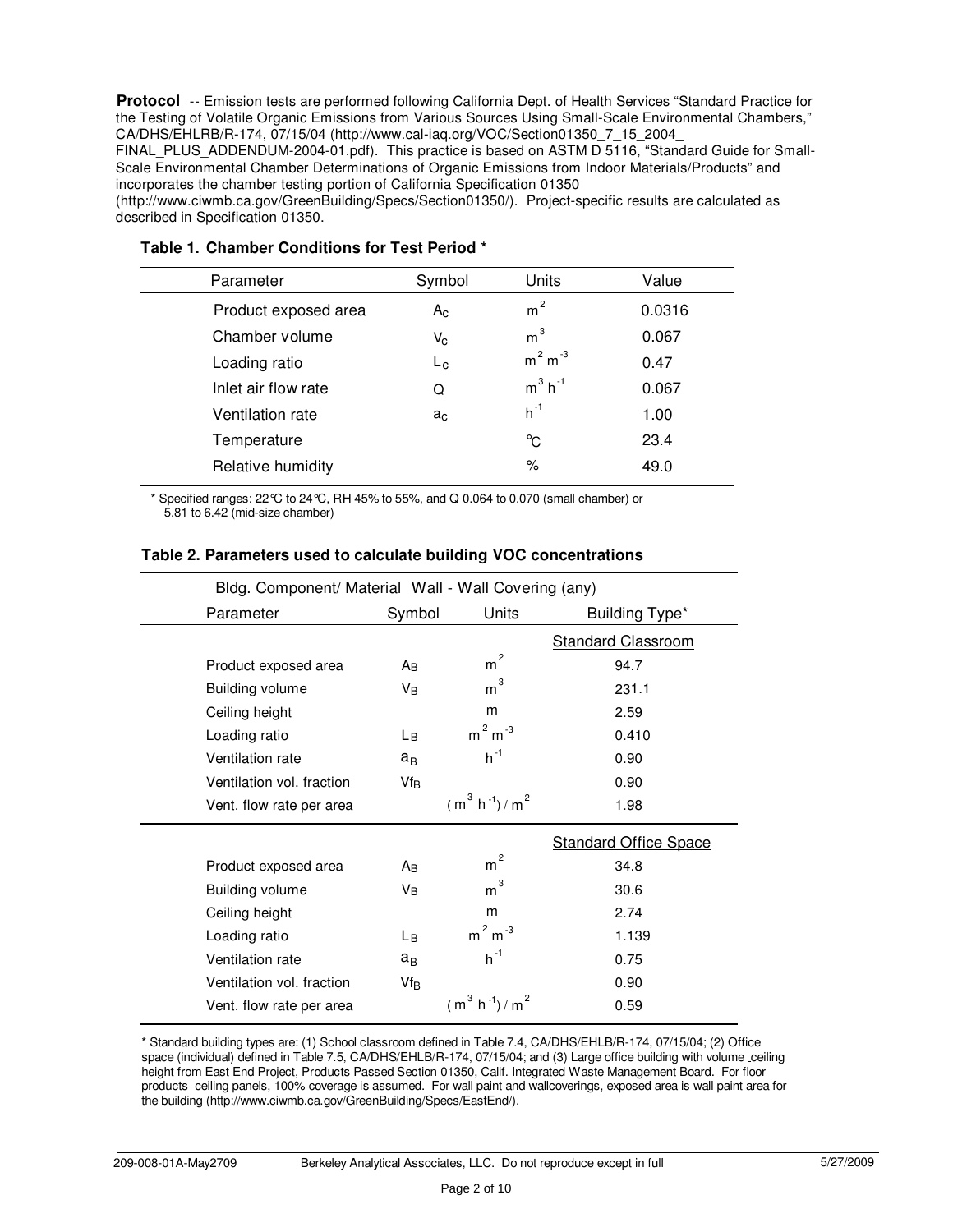#### **Table 3. Pass/fail results of emission test for identified VOCs with chronic RELs**

| Substance                                         | CAS No. | ½ REL<br>μg m <sup>-3</sup> | <b>Building Type</b>                             |
|---------------------------------------------------|---------|-----------------------------|--------------------------------------------------|
|                                                   |         |                             | <b>Standard Classroom</b><br>and/or Office Space |
| No formaldehyde or other CREL VOCs were detected* | None    | None                        | <b>PASS</b>                                      |

(Only VOCs detected above quantitation limits are reported)

\* CREL compound concentrations were below the lower limit of quantitation (LOQ). For formaldehyde and acetaldehyde the LOQ is 1 µg per cubic meter and for all other CREL compounds, the LOQ is 2 µg per cubic meter.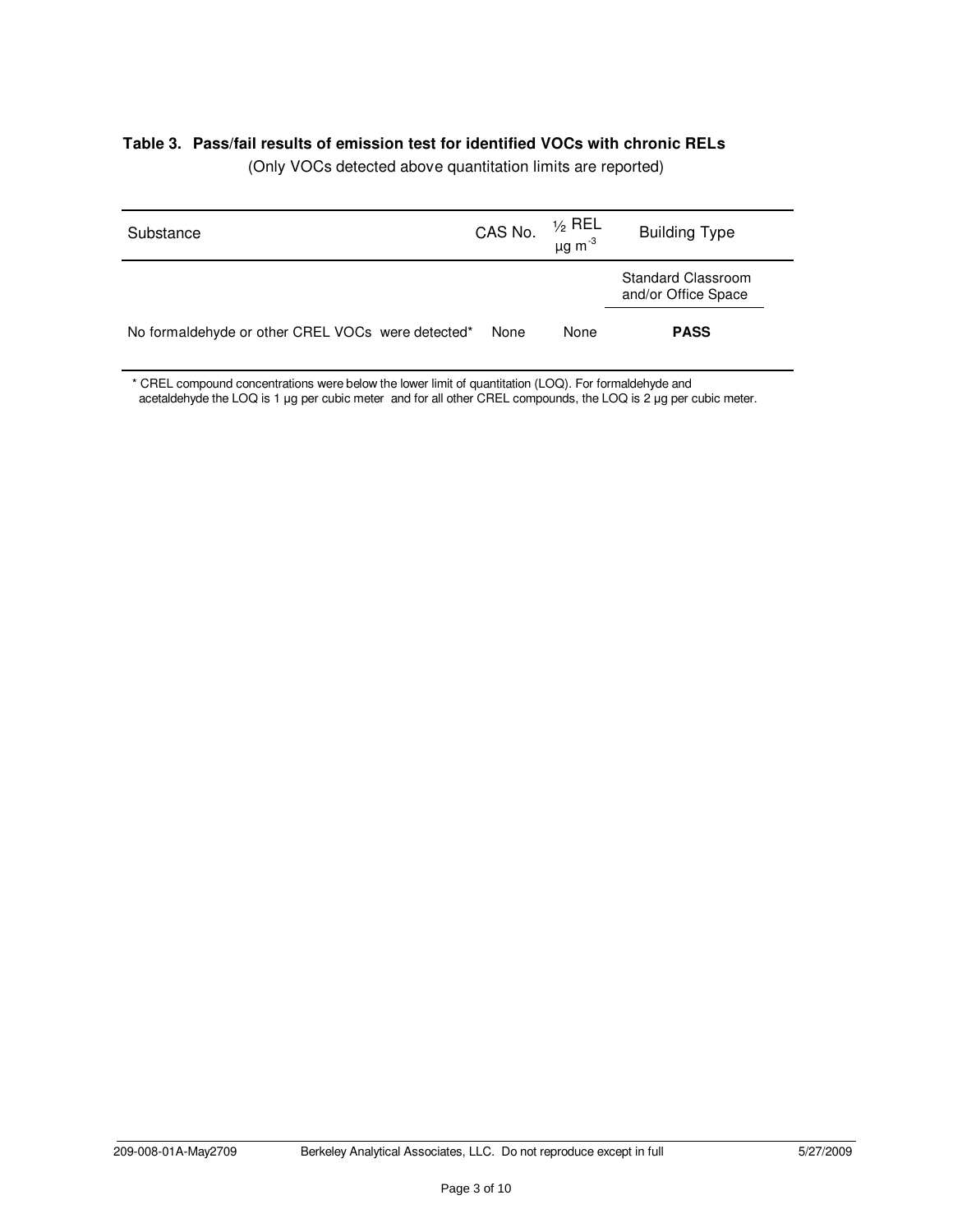#### List of emitted VOCs<sup>\*</sup> (Only VOCs detected above quantitation limits are reported. Individual VOCs with chronic RELs and/or on other lists of toxicants are shown first, followed by unlisted abundant compounds) **Table 4. List of emitted VOCs\***

| Substance        | <b>CAS</b> | Surro- | <b>Chronic REL</b>      | <b>CARB TAC</b> | Prop 65 |
|------------------|------------|--------|-------------------------|-----------------|---------|
|                  | No.        | gate?  | $\mu$ g m <sup>-3</sup> | Category        | List?   |
| No VOCs detected | None       | None   | None                    | None            | None    |

\* Parameters are defined in Table 9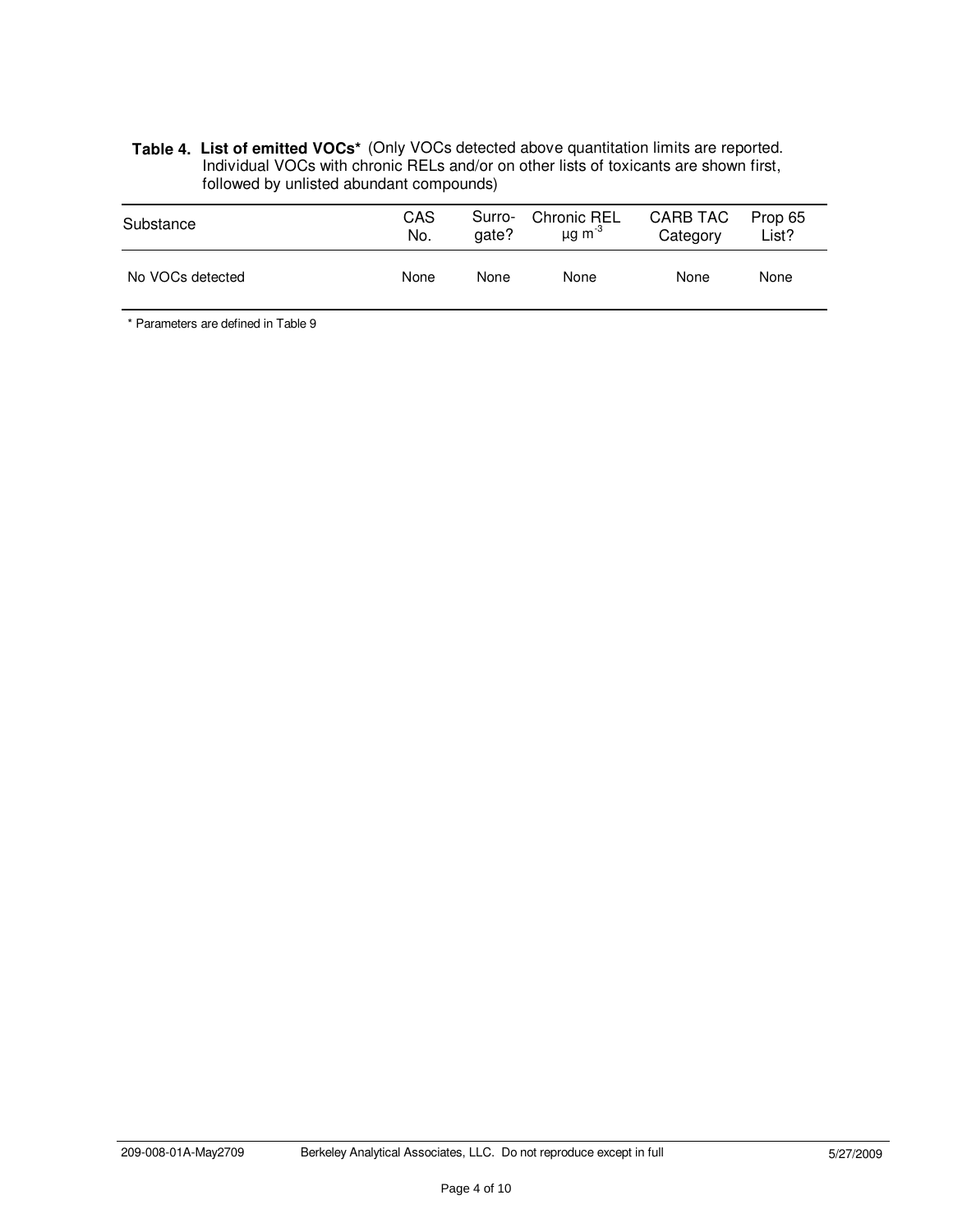#### **Table 5. Emission Test Results for Individual VOC**

| Substance        | 96-h Chamber            | Emission                                | <b>Building</b>         |
|------------------|-------------------------|-----------------------------------------|-------------------------|
|                  | Concentration           | Factor                                  | Concentration           |
|                  | $\mu$ g m <sup>-3</sup> | $\mu$ g m <sup>-2</sup> h <sup>-1</sup> | $\mu$ g m <sup>-3</sup> |
| No VOCs detected | LQ                      | LQ                                      | LQ                      |

(Only VOCs detected above quantitation limits are reported)

\* Parameters and reported values are defined and explained in Table 9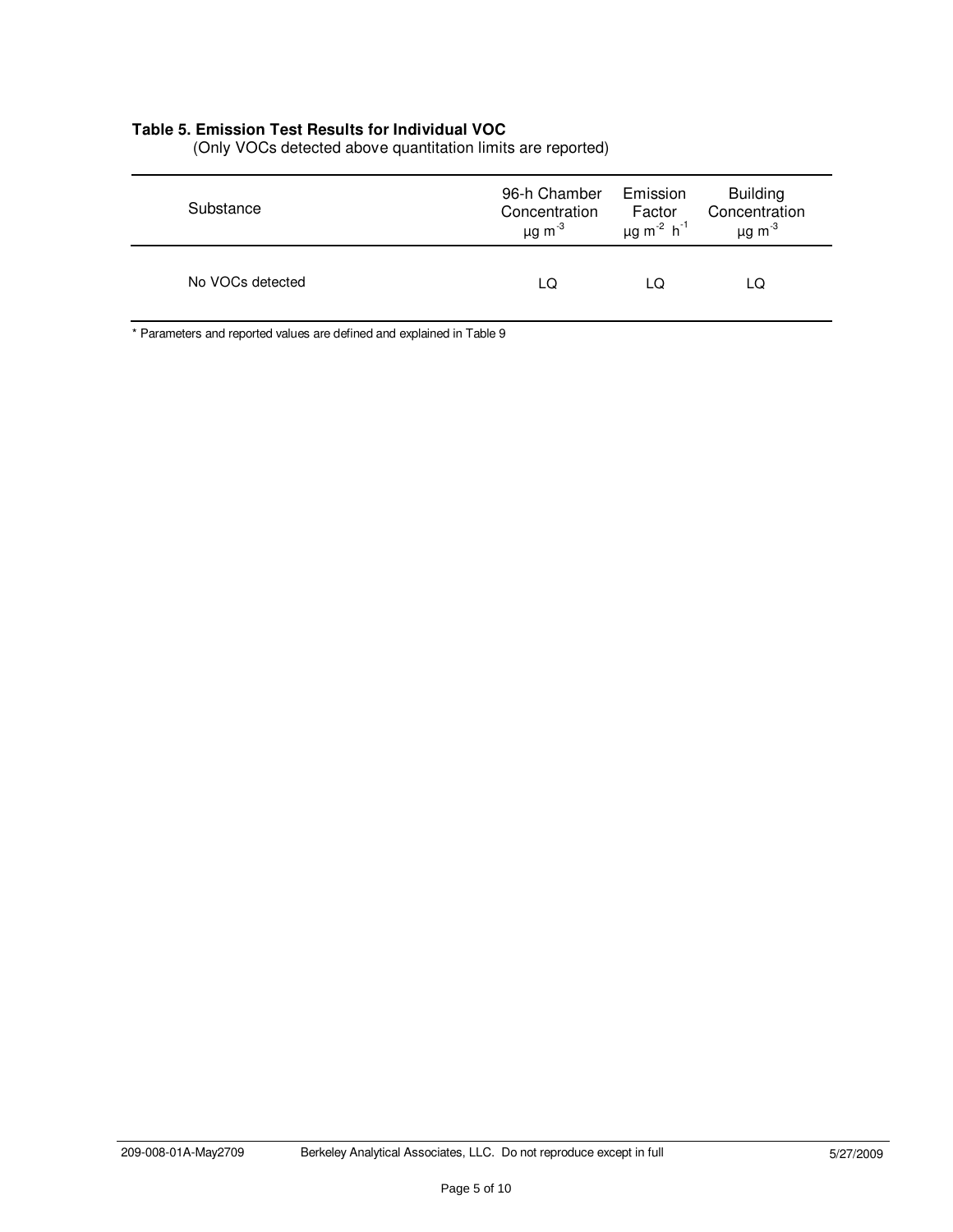| <b>Test Duration</b> | Chamber Conc.<br>$\mu$ g m <sup>-3</sup> | <b>Emission Factor</b><br>$\mu$ g m <sup>-2</sup> h <sup>-1</sup> | <b>Building Conc.</b><br>$\mu$ g m <sup>-3</sup> |
|----------------------|------------------------------------------|-------------------------------------------------------------------|--------------------------------------------------|
|                      |                                          |                                                                   | <b>Standard Classroom</b>                        |
| $24-h$               | LQ                                       | LQ                                                                | LQ                                               |
| 48-h                 | LQ                                       | LQ                                                                | LQ                                               |
| 96-h                 | LQ                                       | LQ                                                                | LQ                                               |
|                      |                                          |                                                                   | <b>Standard Office Space</b>                     |
| $24-h$               | LQ                                       | LQ                                                                | LQ                                               |
| 48-h                 | LQ                                       | LQ                                                                | LQ                                               |
| 96-h                 | LQ                                       | LQ                                                                | LQ                                               |

**Table 6. TVOC Chamber & Building Concentrations for Different Test Periods**

# **Table 7. Formaldehyde Chamber & Building Concentrations for Different Test Periods**

| <b>Test Duration</b> | Chamber Conc.<br>$\mu$ g m $^{-3}$ | <b>Emission Factor</b><br>$\mu$ g m <sup>-2</sup> h <sup>-1</sup> | Building Conc.<br>$\mu$ g m <sup>-3</sup> |
|----------------------|------------------------------------|-------------------------------------------------------------------|-------------------------------------------|
|                      |                                    |                                                                   | <b>Standard Classroom</b>                 |
| 24-h                 | LQ                                 | LQ                                                                | LQ                                        |
| 48-h                 | LQ                                 | LQ                                                                | LQ                                        |
| 96-h                 | LQ                                 | LQ                                                                | LQ                                        |
|                      |                                    |                                                                   | <b>Standard Office Space</b>              |
| $24-h$               | LQ                                 | LQ                                                                | LQ                                        |
| 48-h                 | LQ                                 | LQ                                                                | LQ                                        |
| 96-h                 | LQ                                 | LQ                                                                | LQ                                        |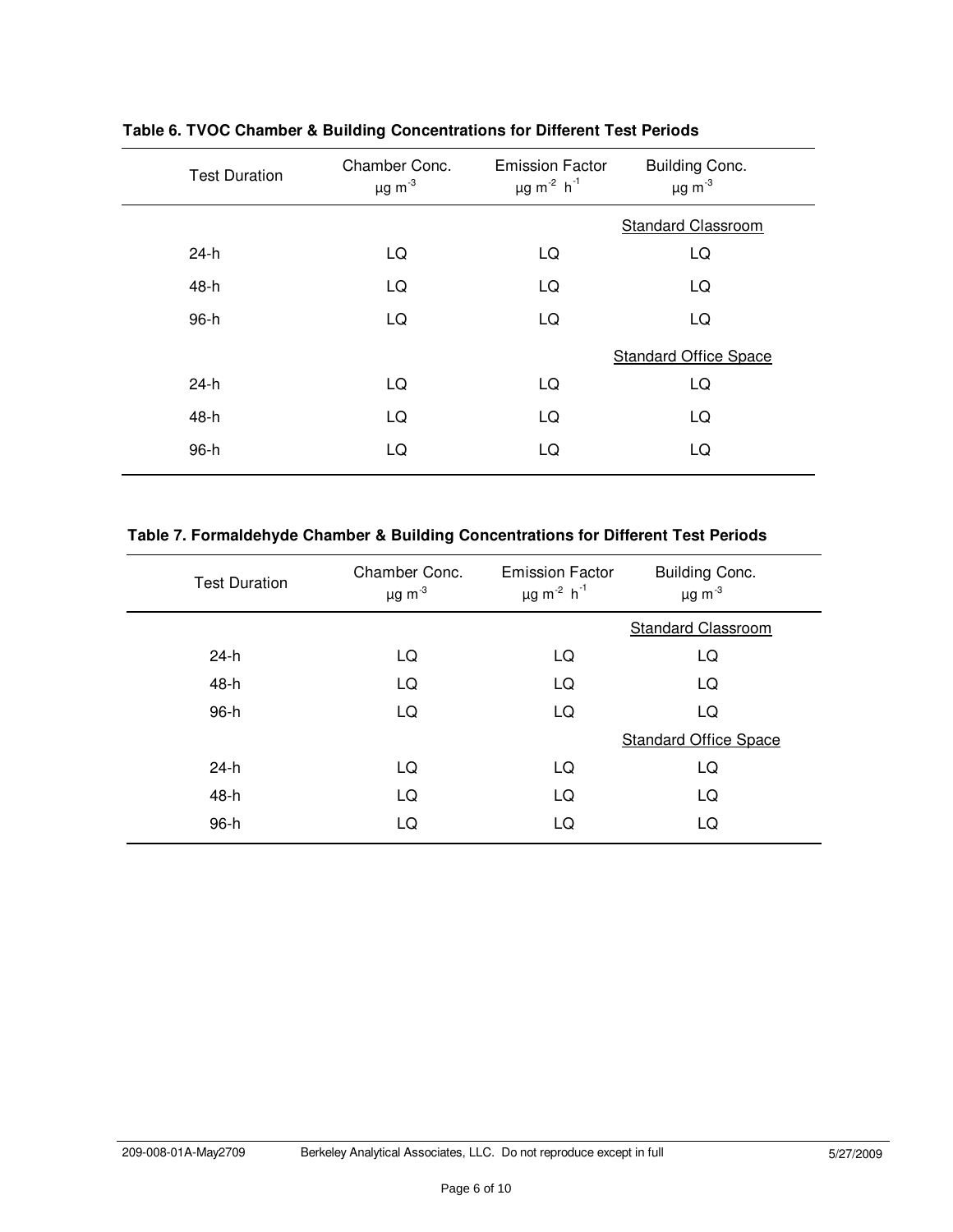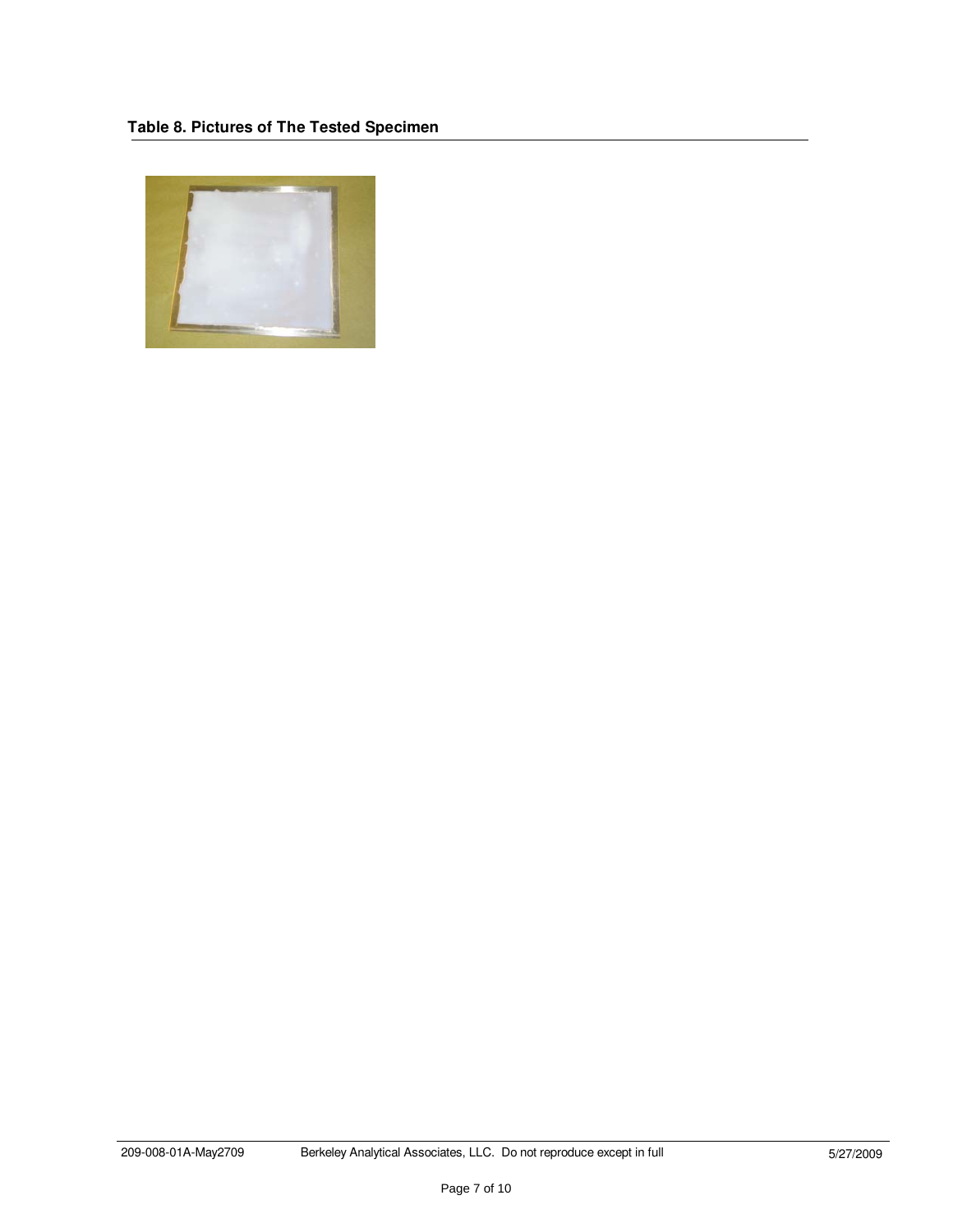| Parameter/Value                        | Definition                                                                                                                                                |
|----------------------------------------|-----------------------------------------------------------------------------------------------------------------------------------------------------------|
| CAS No.                                | Chemical Abstract Service identification number                                                                                                           |
| Surrogate?                             | "Yes" indicates compound was quantified by GC/MS total-ion-current                                                                                        |
|                                        | (TIC) method using toluene as calibration reference                                                                                                       |
| <b>Chronic REL</b>                     | Chronic Reference Exposure Level (REL) established by Calif. Office                                                                                       |
|                                        | of Environmental Health Hazard Assessment, Feb. 2005 and                                                                                                  |
|                                        | adopted by Section 01350 as target IAQ limit for building; for<br>formaldehyde, IAQ limit is interim Indoor REL of 33 $\mu$ g m <sup>-3</sup> . No        |
|                                        | product may contribute more than 1/2 IAQ limit for an REL compound,                                                                                       |
|                                        | with the exception of acetaldehyde for which the full REL is allowed.                                                                                     |
| CARB TAC Cat.                          | Toxic Air Contaminant (TAC) on Calif. Air Resources Board list, Dec.                                                                                      |
|                                        | 1999, with toxic category indicated                                                                                                                       |
| Prop 65 List?                          | "Yes" indicates compound is chemical known to cause cancer or                                                                                             |
|                                        | reproductive toxicity listed by Calif. Safe Drinking Water and Toxic                                                                                      |
|                                        | Enforcement Act of 1986 (Proposition 65), Mar. 2005                                                                                                       |
| 96-h Chamber Conc.                     | Measured chamber VOC concentration at 96-h time point minus any<br>analytical blank or blank concentration for empty chamber operated                     |
|                                        | following same procedure. Lower limit of quantitation (LOQ) for                                                                                           |
|                                        | individual VOCs on lists of toxicants is 2 $\mu$ g m <sup>-3</sup> , based on a 2 ng                                                                      |
|                                        | limit for a 1-liter sample. LOQ for TVOC is 20 $\mu$ g m <sup>-3</sup> . LOQ for                                                                          |
|                                        | formaldehyde and acetaldehyde is given below                                                                                                              |
| <b>Emission Factor</b>                 | Mass of compound emitted per square meter of exposed surface per                                                                                          |
|                                        | hour (calculations shown below). Reporting limits for emission                                                                                            |
|                                        | factors are established by LOQ or reporting limit for chamber<br>concentration and specimen's exposed surface area                                        |
| Classroom/Office/Office Bldg.          | Concentrations for school classroom, small office (individual), large                                                                                     |
| Conc.                                  | office building, or specific project building calculated using                                                                                            |
|                                        | parameters given in Table 2 (calculations shown below)                                                                                                    |
| <b>TVOC</b>                            | Total Volatile Organic Compounds quantified by GC/MS TIC method                                                                                           |
|                                        | using toluene as calibration reference                                                                                                                    |
| Formaldehyde &                         | Volatile aldehydes quantified by HPLC following ASTM Method                                                                                               |
| acetaldehyde<br><b>Individual VOCs</b> | D 5197-97. LOQ for formaldehyde and acetaldehyde is $\sim$ 1 $\mu$ g m <sup>-3</sup><br>Quantified by thermal desorption GC/MS following EPA Methods TO-1 |
|                                        | and TO-17. Compounds are quantified using multipoint calibrations                                                                                         |
|                                        | prepared with pure substances unless otherwise indicated (see                                                                                             |
|                                        | Surrogate?). VOCs with chronic RELs are listed first, followed by                                                                                         |
|                                        | other TAC and Prop. 65 compounds. Additional abundant VOCs at                                                                                             |
|                                        | or above reporting limit of 5 $\mu$ g m <sup>-3</sup> are listed last. VOCs are listed in                                                                 |
|                                        | order of decreasing volatility within each group                                                                                                          |
| "ح"<br>"HC"                            | "Less than" concentrations established by LOQ<br>Hydrocarbon compound                                                                                     |
| "LQ"                                   | Indicates calculated value is below quantitation based on                                                                                                 |
|                                        | concentration LOQ                                                                                                                                         |
| "na"                                   | Not applicable                                                                                                                                            |

# **Table 9. Definition of Parameters and Notes to Tables**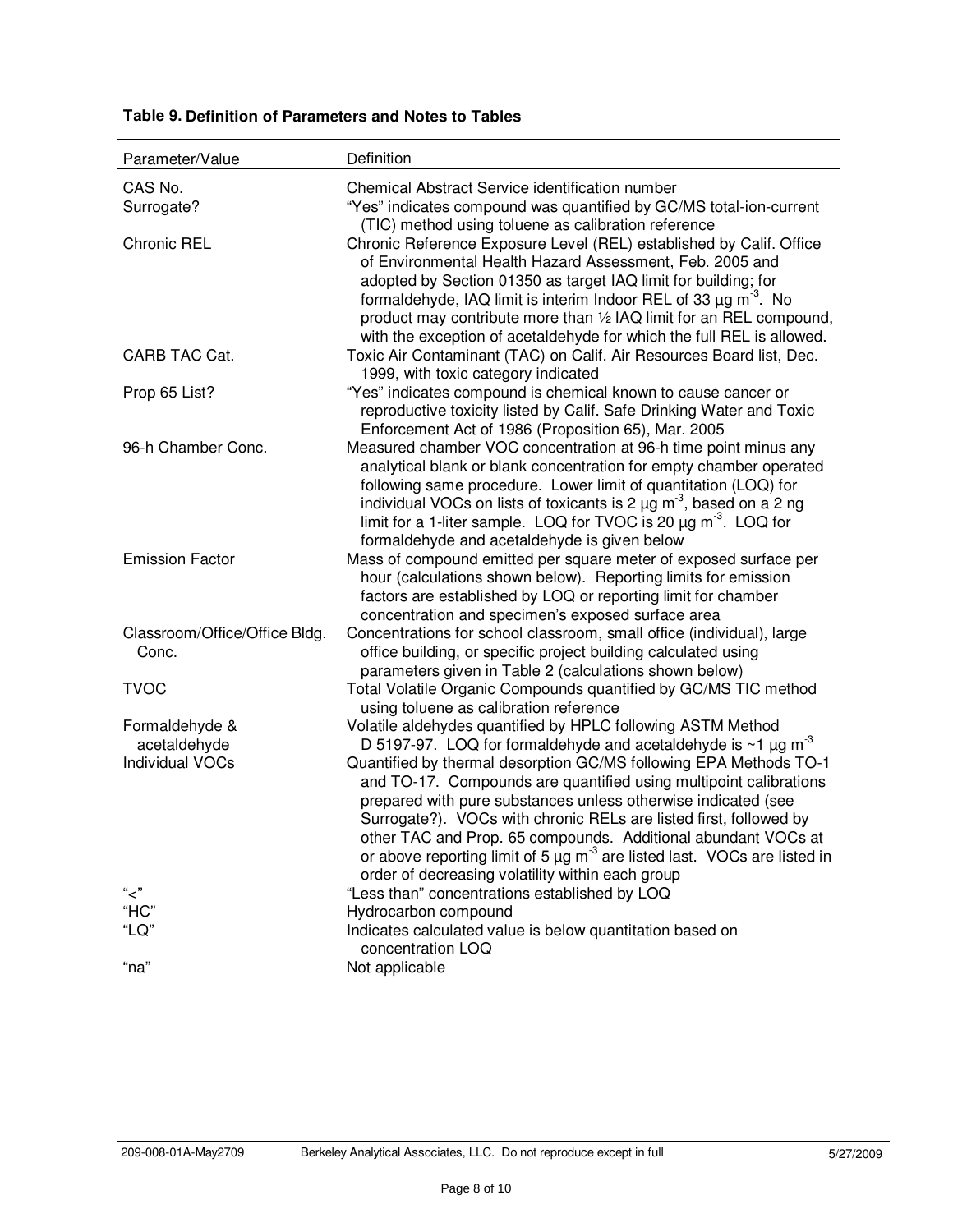#### **Equations Used in Calculations**

An emission factor (EF) in  $\mu$ g m<sup>-2</sup> h<sup>-1</sup> for a chemical substance in a chamber test is calculated using Equation 1:

$$
EF = (Q (C - Co)) / AC
$$
 (1)

where C is the chamber concentration of the substance ( $\mu$ g m<sup>-3</sup>) and C<sub>o</sub> is the corresponding substrate or chamber blank concentration ( $\mu$ g m<sup>-3</sup>). The other parameters are defined in Table 1. For an emitting unit, such as a chair, the number of units, N, is substituted for surface area,  $A<sub>C</sub>$ , and EF is expressed as µg/unit-h.

A building concentration ( $C_B$ ) in µg m<sup>-3</sup> can be estimated from the EF using Equation 2:

$$
C_{\rm B} = (EF^* A_{\rm B}) / Q_{\rm B}
$$
 (2)

where  $A_B$  is the area of the product in the building space and  $Q_B$  is the outdoor air flow rate to the space.

An EF in  $\mu$ mol m<sup>-2</sup> h<sup>-1</sup> for an individual VOC in a chamber test is calculated from the above EF using Equation 3:

$$
EF (µmol m-2 h-1) = EF (µg m-2 h-1) / MW
$$
 (3)

where MW is the molecular weight (molar mass) of the respective compound.

A chamber concentration in ppb (molar basis) for an individual VOC is calculated from the chamber concentration  $(C - C_0)$  in  $\mu$ g m<sup>-3</sup> using Equation 4:

$$
Chamber concentration (ppb) = (C - C0) \times 24.45 / MW
$$
 (4)

where 24.45, in L/mol, is the molar volume of air at standard conditions (1 atm pressure,  $25^{\circ}$  C).

For a furniture component, the workstation concentration of formaldehyde and total aldehydes in ppb can be estimated from the corresponding aldehyde EF ( $\mu$ mol m<sup>-2</sup> h<sup>-1</sup>) using Equation 5:

WS Aldehyde concentration (ppb) = 
$$
(EF_{aldehyde})(A_{ws})(24.45) / Q_{ws}
$$
 (5)

where A<sub>ws</sub> is the surface area of the component in the workstation (m<sup>2</sup>) and Q<sub>ws</sub> is the outdoor air flow rate to the workstation  $(m^3/h)$ .

#### **Comments**

Two parts of the adhesive, B319 and B259, were provided by customer in the right mixing ration of 3 to1 by weight. Mixed the two components well and applied 6.3 grams of the final mixture onto stainless steel plate using a brush. The area is based on the coated surface of 17.78 cm by 17.78 cm . The paint loading was 199.4 grams per square meter.

**Note:** The test results presented herein are specific to this item. All data, including but not limited to raw instrument files, calibration files, and quality control checks used to generate the test results will be made available to the customer upon request.

#### END OF REPORT